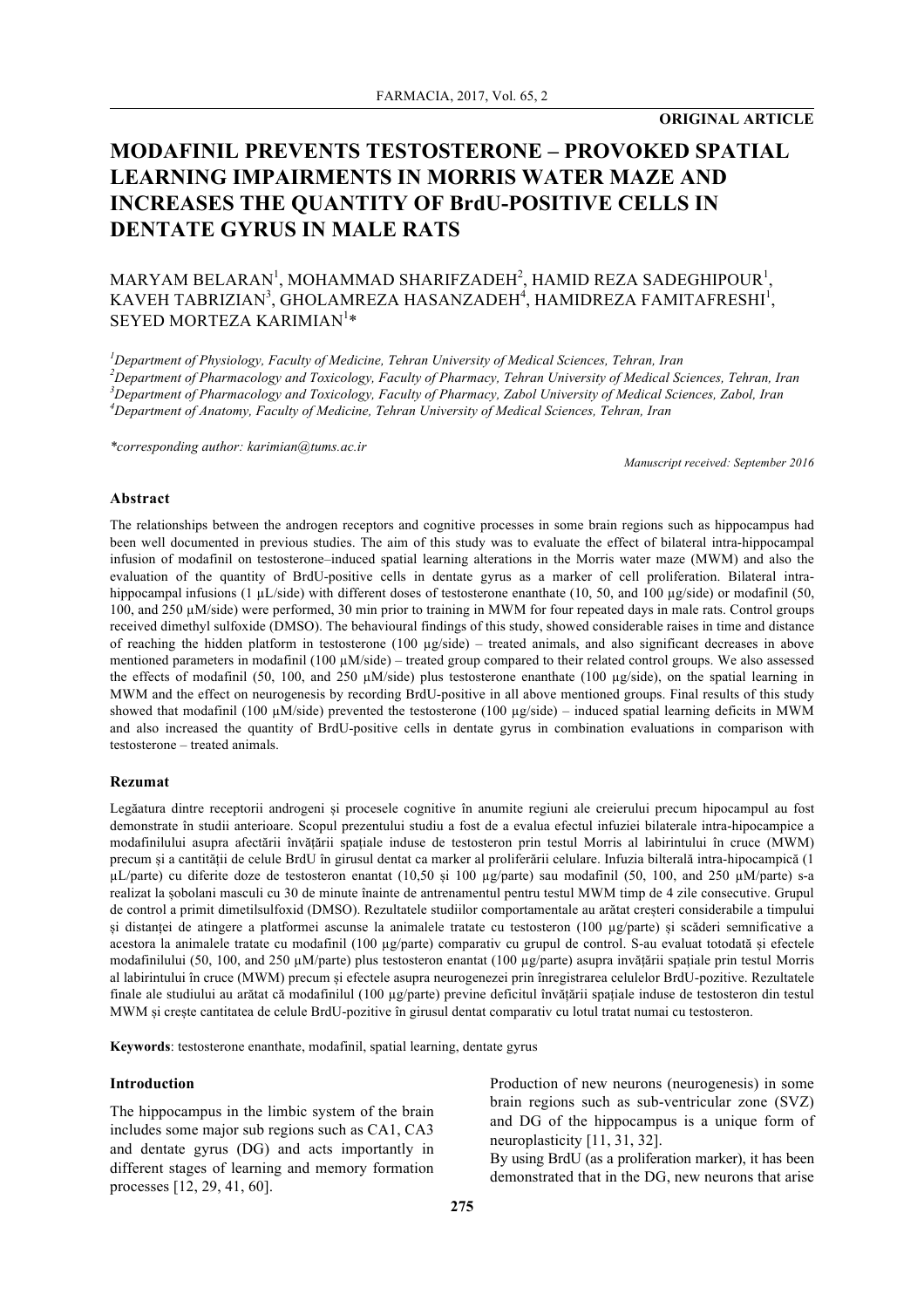from NPCs (neural precursor cells), are finally contributed to cognitive performances [11, 31, 32].

The hippocampus is a key target for androgens and some learning tasks such as inhibitory avoidance and water maze tasks [5, 18, 59].

Densely expression of androgen receptors in rat hippocampal cells indicates the outcome of androgen influences on cognitive processes. Both positive and negative effects of androgens on spatial memory have been founded in previous literatures. These contradictory effects of androgens on memory processes are of interest for researchers [5, 41, 42, 58]. Also, cognitive deficits and long-term memory (LTM) impairments have been reported previously as a result of chronic treatment with androgenic compounds [14, 25, 45].

Prescription of modafinil (2-(diphenylmethyl) sulfinyl) acetamide) for narcolepsy-associated somnolence, shiftwork sleep disorder, decrease fatigue and increase a sense of alertness, improvement of concentration and to reduce the signs of attention-deficit hyperactivity disorder (ADHD), and also to treat cocaine/ methamphetamine abuse, has been well documented in previous studies. The role of modafinil for treating cognitive deficits is being investigated. Inhibition of dopamine or norepinephrine transporters, rising dopamine, serotonin, glutamate and orexin or decrease of the extracellular γ-aminobutyric acid (GABA) release, are some probable mechanisms for modafinil actions in documented studies [20, 27, 35, 40, 60, 61].

By considering the multi-functional role of modafinil on several neurotransmitter systems [24, 26, 33, 36, 38, 49, 57, 62], the present research was designed to evaluate the effect of bilateral intra-hippocampal infusion of modafinil on testosterone*–*induced spatial learning alterations in the Morris water maze (MWM) and also the evaluation of the quantity of BrdUpositive cells in dentate gyrus as a marker of cell proliferation.

## **Materials and Methods**

## *Animals*

Male rats (200 - 250 g) were taken from the animal house of Physiology Department of Tehran University of Medical Sciences, Iran, and kept in controlled conditions in the Plexiglas cages, providing *ad libitum* admittance to food and water. All experimental protocols were in agreement with the Animal Ethics Committee of Tehran University of Medical Sciences. *Drugs*

The drugs applied in this research were testosterone enanthate (Sigma Aldrich, U.S.A.), modafinil (Sigma, U.S.A.), ketamine (Alfasan, Holand) and xylazine (Alfasan, Holand). Testosterone and modafinil were dissolved in dimethyl sulfoxide (DMSO) (Sigma, U.S.A.).

*Surgery procedure, Behavioural training and Testing* Bilateral intra-hippocampal insertion of guide cannula in CA1 region of the hippocampus was performed using a stereotaxic instrument. All intra-hippocampal infusions were done using a Hamilton syringe, one week after surgery & cannulation and 30 min before training trials, daily for 4 consecutive days. Animal's training in Morris water maze (MWM) was performed for four repeated days as described in previous studies [4, 51, 55, 56].

Each training day consisted of four trials (in each trial, animals were trained to reach the unseen platform in an episode of ninety seconds). The escape latency, travelled distance and the swimming speed for each rat was documented by a video tracking system. The probe test (taking out the hidden platform) was done on day 5 by measuring the time used up in the target quadrant (the quadrant that hidden platform was previously located there) for 90 s ( $n = 8$ ).

Motivational, motor and sensory processes were assessed by visible trial and open-field motor activity studies (day 5) in both experiments 1 and 2. *Drug treatments*

*Experiment 1*: Rats were divided into four groups  $(n = 8)$ . In cannulated animals, seven days after recovering from the stereotaxic surgical procedure, testosterone (10, 50 and 100  $\mu$ g/ $\mu$ L) was infused bilaterally for 4 consecutive days in a volume of 1 µL/side into the CA1 area of the hippocampus 30 min prior to training trials in the MWM task. The control animals are given DMSO in a volume of 1 µL/side for 4 consecutive days. Also, the numbers of BrdU-positive cells were assessed in these groups.

*Experiment 2*: Rats were divided into four main groups ( $n = 8$ ). Seven days after recovering from the stereotaxic surgery, modafinil (50, 100 and 250 µM/side) was infused bilaterally for 4 consecutive days in a volume of  $1 \mu L/s$ ide into the CA1 area of the hippocampus 30 min prior to training trials in the MWM task. In pilot study, two groups including modafinil (750 µM/side and 1 mM/side) were chosen and modafinil was infused bilaterally for 4 consecutive days as a same manner. The control group received DMSO in a volume of 1 µL/side for 4 consecutive days. Also, the quantity of BrdU-positive cells was assessed in the main mentioned groups.

*Experiment 3*: The preventive effects of bilateral intra-hippocampal infusion of modafinil (50, 100 and 250 µM/side, 5 min before testosterone infusion) on testosterone (100 µg/side) - induced spatial learning deficits in MWM were investigated in this part of study. The control group is given DMSO/DMSO in a volume of 1 µL/side for 4 consecutive days. Also, the numbers of BrdU-positive cells were assessed.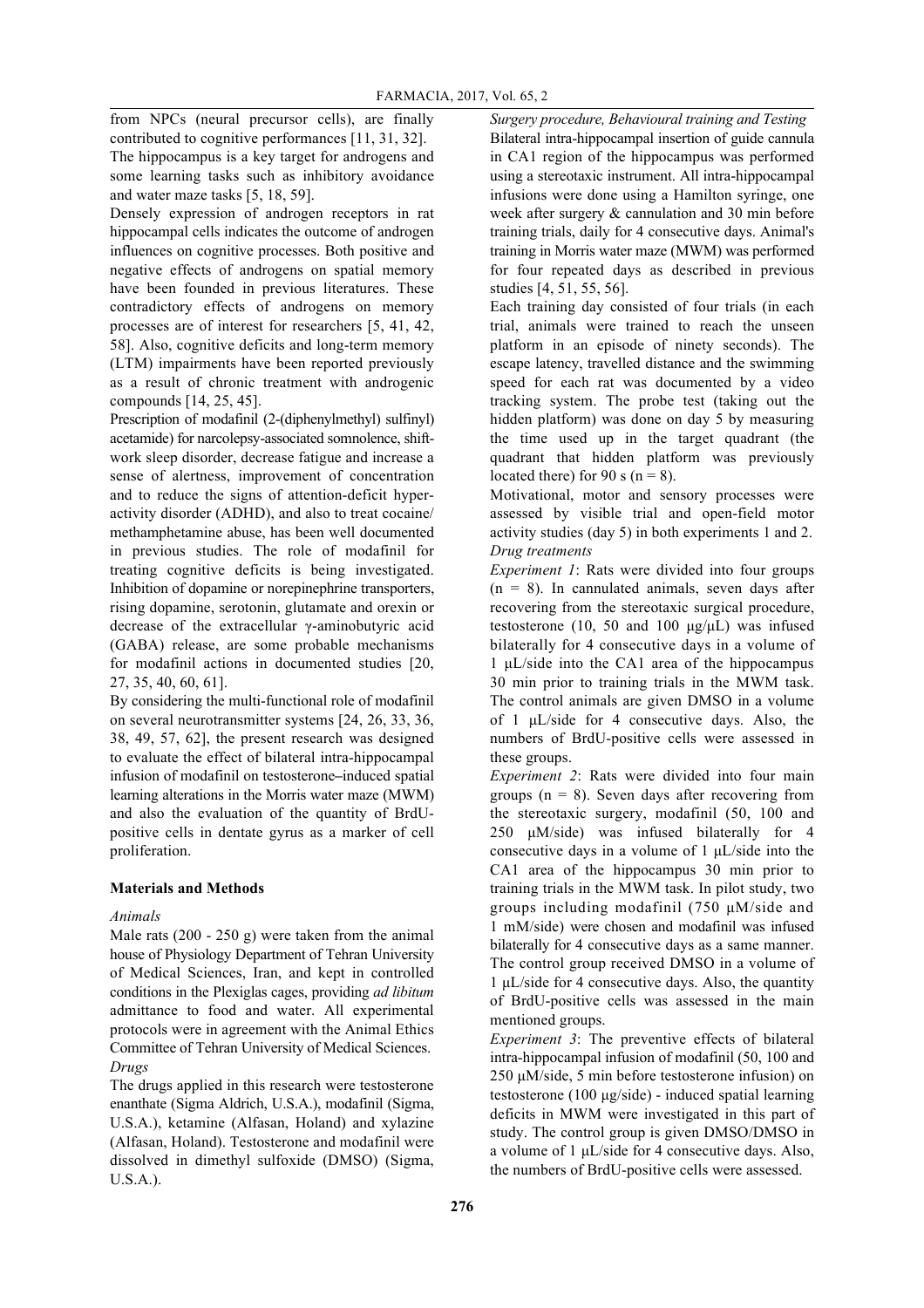## *Neurogenesis assessments*

Rats of each group were injected with 5-bromo-2 deoxyuridine (BrdU) as a marker of DNA-synthesis (Sigma, U.S.A., 50 mg/kg/day, i.p.) that was dissolved in 0.9% NaCl during the all training days in MWM. *Tissue sampling*

One day after the last i.p. administrations of BrdU, rats were anesthetized with ketamine and xylazine and perfused transcardially with ice cold PBS (0.1 M), followed by 4% paraformaldehyde in PBS. Brains were removed from the skulls and stored at 4% paraformaldehyde at 4°C for two days followed by graded sucrose solution treatment. Coronal sections (30 µm) from the dentate gyrus of the hippocampal area were chosen with an OCT medium using a cryomicrotome and transferred on slides.

## *BrdU immunohistochemistry*

BrdU immunohistochemistry was carried out with the BrdU Immunohistochemistry Kit (ab125306). The brain sections incubated with the quenching solution for 10 min. Two drops of trypsin enzyme were then added to each slide and incubated at 25°C for 10 min, followed by a 3 min rinse in distilled water. Two drops of the denaturing solution were added to each slide and incubated at room warmth for thirty min. The sections were then incubated at room temperature with blocking buffer (10 min), BrdU antibody (ab6362; 1:200) (60 min), and streptavidin-horseradish peroxidase (HRP) conjugate (10 min). The new-born cells were counted under a light microscope (400×) [54].

*Quantitation of BrdU - labelled cells*

Fifth sections throughout the hippocampus were applied for BrdU immunohistochemistry. All BrdUlabelled cells in dentate gyrus were considered using a light microscope to differentiate single cells within clusters; all counts were performed at 400× magnification.

*Statistical Analysis*

By using the Graph Pad Prism 5, a p-value of 0.05 or less was considered statistically significant.

## **Results and Discussion**

Findings of the current study showed that all control, testosterone enanthate (TE) and modafinil – treated animals were well trained in MWM task as pointed out by the significant decrease in escape latency and travelled distance parameters by comparison of the first and last day of training in the MWM task (Tables I and II).

## **Table I**

Behavioural parameters for testosterone groups.  $p < 0.05$  (a),  $p < 0.01$  (b),  $p < 0.001$  (c) and  $p < 0.0001$  (d)

| <b>Treatments Groups</b> | <b>Escape Latency (sec)</b> |                               | <b>Travelled Distance (cm)</b> |                          | <b>Swimming Speed (cm/sec)</b> |                  |
|--------------------------|-----------------------------|-------------------------------|--------------------------------|--------------------------|--------------------------------|------------------|
|                          | Dav 1                       | $\sqrt{Dav}$ 4                | Day 1                          | $\sqrt{Dav}$ 4           | Day 1                          | Day 4            |
| <b>Control (DMSO)</b>    | $64.10 \pm 4.95$            | $35.52 \pm 5.47^{\circ}$      | $2018 \pm 172.4$               | $1209 \pm 189.8^{\circ}$ | $31.85 \pm 0.78$               | $34.82 \pm 1.30$ |
| <b>Testosterone 10</b>   | $57.19 \pm 6.08$            | $37.05 \pm 4.85^{\circ}$      | $1756 \pm 191.5$               | $1150 \pm 167.5^{\circ}$ | $30.36 \pm 0.60$               | $30.02 \pm 0.89$ |
| <b>Testosterone 50</b>   | $73.38 \pm 4.72$            | $40.97 \pm 4.74$ <sup>d</sup> | $2402 \pm 161$                 | $1386 \pm 167.7^{\circ}$ | $33.33 \pm 0.90$               | $34.66 \pm 1.55$ |
| <b>Testosterone 100</b>  | $68.28 \pm 5.08$            | $36.66 \pm 4.60^{\circ}$      | $2272 \pm 186.7$               | $1108 \pm 132.8^{\circ}$ | $31.81 \pm 1.02$               | $30.67 \pm 0.93$ |

#### **Table II**

Behavioural parameters for modafinil groups.  $p < 0.01$  (b) and  $p < 0.0001$  (d)

| <b>Treatments Groups</b> | <b>Escape Latency (sec)</b> |                          | <b>Travelled Distance (cm)</b> |                                | <b>Swimming Speed (cm/sec)</b> |                  |
|--------------------------|-----------------------------|--------------------------|--------------------------------|--------------------------------|--------------------------------|------------------|
|                          | Dav 1                       | $\sqrt{D}$ av 4          | Day 1                          | Day 4                          | Day 1                          | Day 4            |
| <b>Control (DMSO)</b>    | $76.94 \pm 5.69$            | $48.00 \pm 7.35^{\circ}$ | $2435 \pm 199.5$               | $1501 \pm 236.5^{\circ}$       | $31.07 \pm 0.95$               | $30.43 \pm 1.04$ |
| Modafinil 50             | $81.26 \pm 3.82$            | $39.40 \pm 6.07^{\circ}$ | $2200 \pm 100.3$               | $1091 \pm 164.9^{\circ}$       | $27.47 \pm 0.61$               | $28.91 \pm 0.92$ |
| Modafinil 100            | $82.18 \pm 3.44$            | $33.65 \pm 5.51^{\circ}$ | $2204 \pm 92.57$               | 941.1 $\pm$ 148.5 <sup>d</sup> | $27.19 \pm 0.63$               | $29.08 \pm 0.80$ |
| Modafinil 250            | $80.35 \pm 3.92$            | $57.96 \pm 7.70^{\circ}$ | $2603 \pm 153.1$               | $1857 \pm 247.0^{\circ}$       | $32.70 \pm 1.01$               | $31.02 \pm 1.10$ |

The present data indicate that bilateral intra-hippocampal (i.h.) infusion of testosterone enanthate (50 and 100 µg/side) impaired spatial learning by a significant increase in time and distance to reach the hidden platform during training days (Figures 1A and 1B). One day after completion of training (day 5), by measuring the time spent in target quadrant for 90 s (Probe test), testosterone (100 µg/side) – treated animals showed a significant decrease ( $p < 0.05$ ) in time spent in target quadrant compared to control animals (Figure 5A). Also, the quantity of BrdUpositive cells in dentate gyrus was decreased in

testosterone (100 µg/side) – treated animals in comparison to control group (Figure 2).

It has been shown that TE – induced long term memory deficits may occur *via* both genomic and non-genomic pathways [28, 46]. In addition, previous studies have been suggested that, conversion of TE to oestradiol (E), is one of the probable destructive mechanisms of TE on spatial learning and memory processes. Interestingly, anastrozole (an aromatase inhibitor), reversed TE – induced learning impairments, too [37, 39].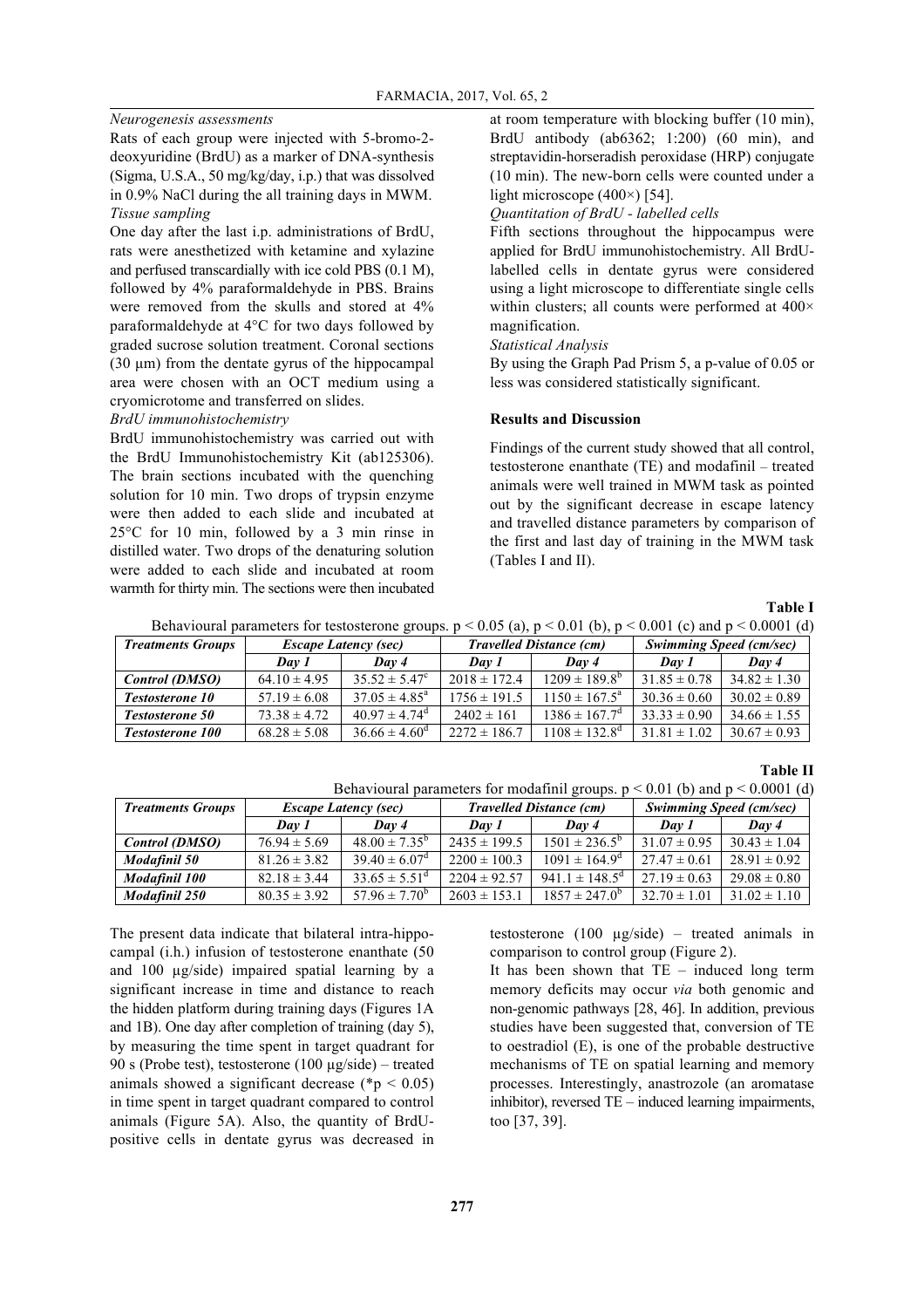

Average of escape latency  $(A)$ , travelled distance  $(B)$  and swimming speed  $(C)$  in MWM at different bilateral intra-hippocampal doses of testosterone enanthate. Each value represents the mean  $\pm$  S.E.M. \*p < 0.05, \*\*p < 0.01 and \*\*\*p < 0.001 significantly different from the control (DMSO) animals (n = 8).



Quantitative evaluation of the number of BrdU-positive 40 cells in dentate gyrus (DG) in testosterone - treated animals. Each value represents the mean  $\pm$  S.E.M.  $***p < 0.001$  significantly different from control (DMSO testosterone – treated) animals  $(n = 6)$ . *Swimming Speed (cm/sec)*

Due to the role of several neurotransmission systems in the hippocampus; an important region for cognitive functions, critical effects of neuroactive steroids may occurs *via* modulatory interactions with these classical transmission pathways such as glutamatergic, GABAergic and cholinergic systems in cognitive processes [47, 48, 65]. s<br>ta<br>. <u>..</u>

In accordance with these data, it has been reported that there is a relationship between  $TE$  – induced memory impairments and acetylcholine level decrease [1, 2, 6]. it<br>el<br>e

On the other hand, a significant decrease in NMDA<br>recenter's function was observed as a result of receptor's function was observed as a result of decreased function of sigma receptors by testosterone as a non-selective sigma  $(\sigma)$  antagonist [1].

> Behavioural and immuno-histochemical results of this research confirmed previous reports about the B negative effects of testosterone enanthate on spatial memory.

Four days bilateral infusion of modafinil (100 µM/side, i.h.), caused a significant decrease in distance of reaching the unseen platform in MWM (Figure 3B) and also increased the quantity of BrdU-positive cells in dentate gyrus (Figure 4) in comparison with control animals. Higher doses of modafinil (750 and 1000  $\mu$ M/side) in pilot study, did not cause any significant alterations in comparison with control and eractions<br>
modafinil  $(250 \mu M/side)$  – treated animals (data were not shown). er<br>1<br>ea<br>2



Average of escape latency (A), traveled distance (B) and swimming speed (C) in MWM at different bilateral intrahippocampal doses of modafinil. Each value represents the mean  $\pm$  S.E.M.

 $*p < 0.05$  significantly different from the control (DMSO testosterone – treated) animals (n = 8).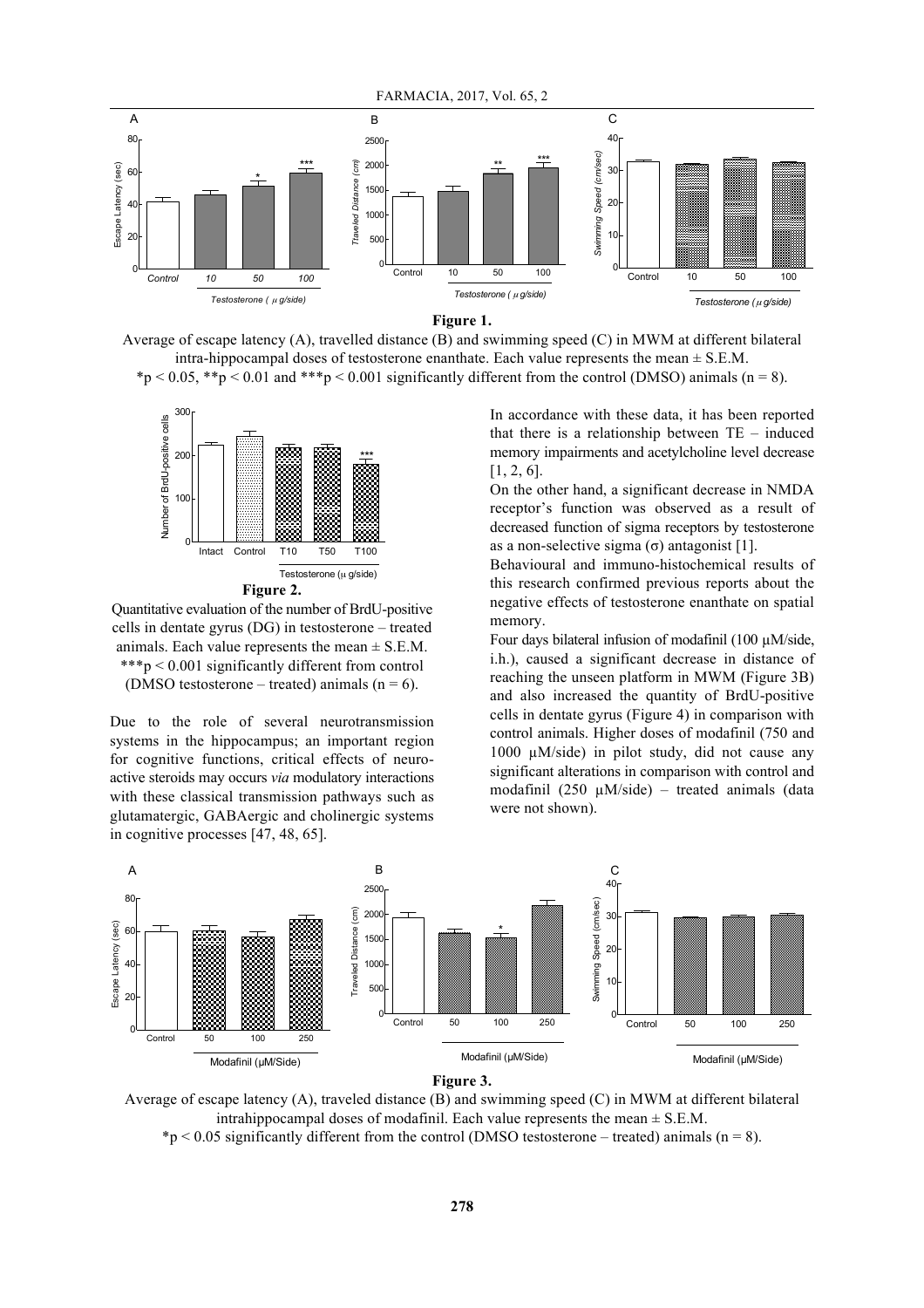FARMACIA, 2017, Vol. 65, 2



Quantitative evaluation of the number of BrdU-positive cells in dentate gyrus (DG) in modafinil – treated animals. Each value represents the mean  $\pm$  S.E.M. \*p < 0.05 significantly different from control (DMSO testosterone – treated) animals ( $n = 6$ ).

On day 5, by measuring the time spent in target quadrant for 90 s (Probe test), modafinil (100  $\mu$ M/ side) – treated animals showed a significant increase (\*p  $\leq$  0.05) in time spent in target quadrant compared to control (DMSO) animals (Figure 5B).



Time spent in target quadrant one day after completion of training in MWM (Probe test) in testosterone – (A) and modafinil – (B) treated animals.  $\mathbf{\hat{p}}$  < 0.05 significantly different from their related control groups. Values are presented as mean  $\pm$  S.E.M. (n = 8).

Visible platform trials evaluation showed that there were no considerable differences in performance between the treated groups for latency (day 5) in both experiments 1 (Figure 6A) and 2 (Figure 6B). Open-field locomotor activity assessments showed that there were no considerable differences in openfield parameters (crossing and rearing) in testosterone or modafinil – treated animals in comparison with their related control groups (day 5) in both experiments 1 (Table III) and 2 (Table IV).



**Figure 6.**

Evaluation of latency time to find the visible platform in testosterone and modafinil treated animals. It can be inferred that there were no alterations in motivational, motor, and sensory processes.

#### **Table III**

Locomotor activity parameters in testosterone groups

| $1110101,$ $01100101$ $010000000$                   |                              |                  |  |  |  |
|-----------------------------------------------------|------------------------------|------------------|--|--|--|
|                                                     |                              | <b>Table II</b>  |  |  |  |
| Locomotor activity parameters in testosterone group |                              |                  |  |  |  |
| <b>Groups</b>                                       | <b>Open-field parameters</b> |                  |  |  |  |
|                                                     | Crossing                     | Rearing          |  |  |  |
| Control (DMSO)                                      | $97.78 \pm 9.54$             | $16.44 \pm 2.10$ |  |  |  |
| <b>Testosterone 10</b>                              | $124.9 \pm 11.83$            | $14.71 \pm 1.63$ |  |  |  |
| <b>Testosterone 50</b>                              | $134.3 \pm 8.38$             | $13.22 \pm 2.15$ |  |  |  |
| <b>Testosterone 100</b>                             | $131.4 \pm 9.22$             | $16.22 \pm 1.33$ |  |  |  |

## **Table IV**

Locomotor activity parameters in modafinil groups

| <b>Groups</b>           | <b>Open-field parameters</b> |                  |  |
|-------------------------|------------------------------|------------------|--|
|                         | Crossing                     | Rearing          |  |
| <b>Control (DMSO)</b>   | $119.5 \pm 12.15$            | $11.17 \pm 1.11$ |  |
| <b>Testosterone 10</b>  | $157.7 \pm 11.60$            | $15.50 \pm 3.02$ |  |
| Testosterone 50         | $153.9 \pm 12.53$            | $16.86 \pm 3.09$ |  |
| <b>Testosterone 100</b> | $111.2 \pm 13.43$            | $11.83 \pm 2.01$ |  |

Modafinil as a psychostimulant may act *via* distinct 10 neural pathway from other typical psychostimulants. This drug relies on dopamine transporters but does not raise dopamine levels in the *nucleus accumbens* and that is why it has lower abuse potential than mentioned psychostimulants [52].

Studies have been suggested that modafinil modifies the activity of hippocampus and prefrontal cortex [16, 63]. Also, it can advance the performance of tasks that depend on hippocampal functioning [10, 18] and affects many neurotransmitter systems [8, 15-17, 27, 34, 50, 61].

One of the other possible mechanisms of modafinil's action is that modafinil presumably activates D1 receptors that couple to three signalling cascades: (1) the Gs/o/adenylyl cyclase/cAMP signaling; (2) the Gq/phospholipase C/inositol 1,4,5-triphosphate and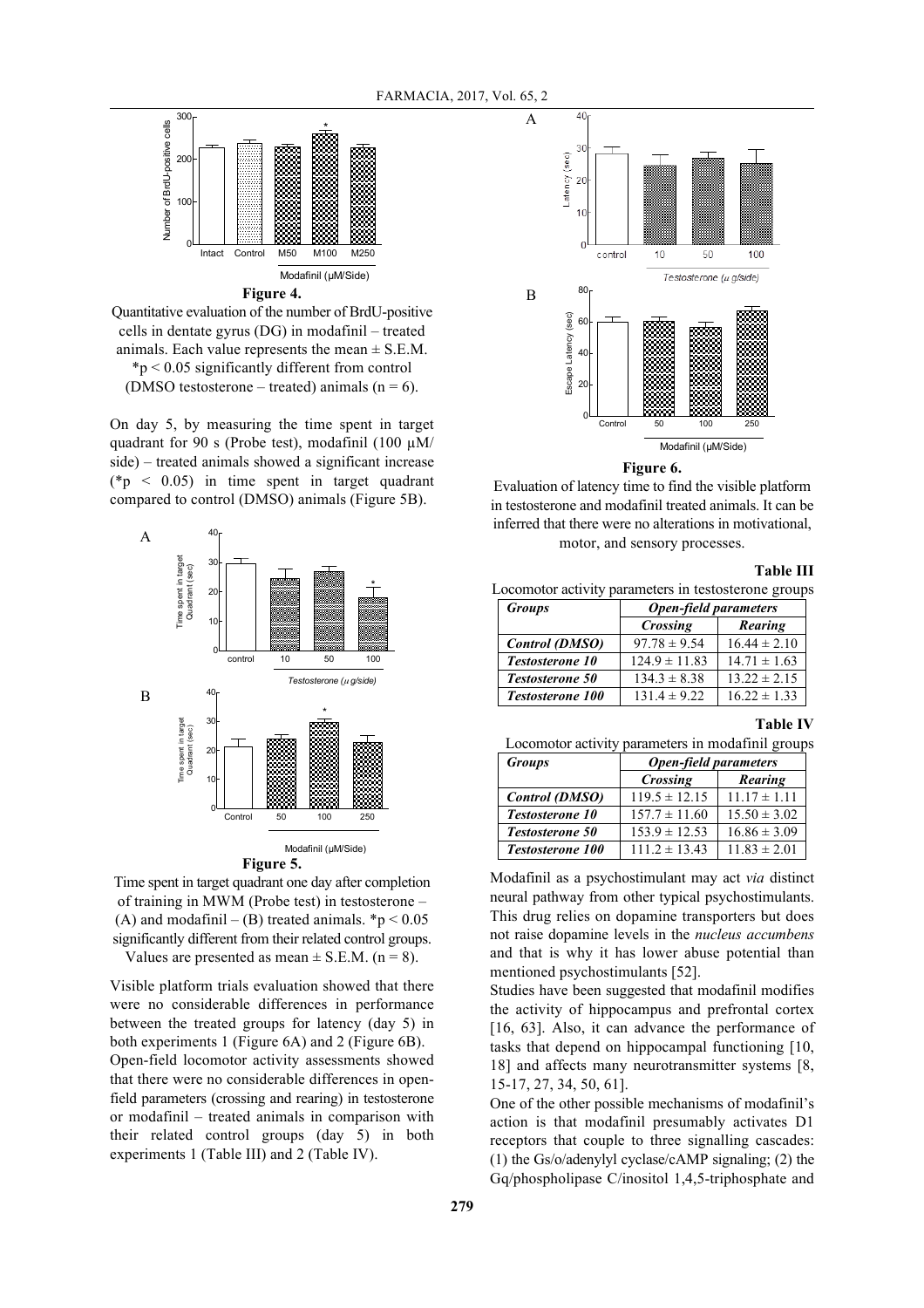(3) the Ras-kinase/ERK kinase signalling [40]. Also, it has been reported that modafinil improves methamphetamine – induced cognitive impairments *via* ERK1/2 signalling pathway modulation, in prefrontal cortex (PFC) [3, 19, 22, 44].

Evidences have been suggested that neurogenesis in the DG is related with cognitive processes [13, 21, 31].

It is notable that disruptions in adult hippocampal neurogenesis lead to reduction in hippocampusdependent memory, and addition of new hippocampal neurons are related with improved learning and memory functions [9, 21, 30, 53, 64].

Modafinil – induced spatial learning and memory improvements in MWM may be caused as a result of increase in synaptic plasticity in dentate gyrus [8, 10]. The mechanisms underlying modafinil effects on hippocampal neurogenesis remain unknowable [8]. Modafinil has been shown to increase hippocampal activity and probably influencing the development of new-born neurons by this mechanism [7, 43]. Behavioural and immune-histochemical findings of this part of study are in agreement with some previous reports about the improvement effects of modafinil on spatial learning and memory processes.

No considerable differences were found in swimming speed between all treated animals and their related control animals, which is indicative for the nonexistence of motor turbulences. Since there were no statistical differences between the control and experimental groups (testosterone or modafinil – treated animals) in probe test (the platform was visible) or in open-field task (assessment of crossing and rearing parameters), it can be inferred that there were no alterations in motivational, motor and sensory processes.

One of the main results of the current research is that modafinil (100 µM/side, i.h.), 5 min before testosterone (100 µg/side, i.h.), significantly decreased the escape latency and travelled distance parameters compared to testosterone **–** treated animals (Figures 7A and 7B), increased the time spent in target quadrant (day 5, probe test) to a level of control group in MWM task (Figure 8) and also increased the quantity of BrdUpositive cells in dentate gyrus in comparison with testosterone *–* treated animals (Figure 9).







**Figure 8.**

Time spent in target quadrant one day after completion of training in MWM (Probe test) in testosterone/ modafinil combination group.

\*p < 0.05 significantly different from control and  $\#p$  < 0.05 significantly different from testosterone (100  $\mu$ g/side) – treated animals (n = 8).





Quantitative evaluation of the number of BrdUpositive cells in dentate gyrus (DG) in testosterone/ modafinil – treated animals. Each value represents the mean  $\pm$  S.E.M. \*\*\*p < 0.001 significantly different from control and  $\#p \leq 0.05$  significantly different from testosterone (100  $\mu$ g/side) – treated animals (n = 6).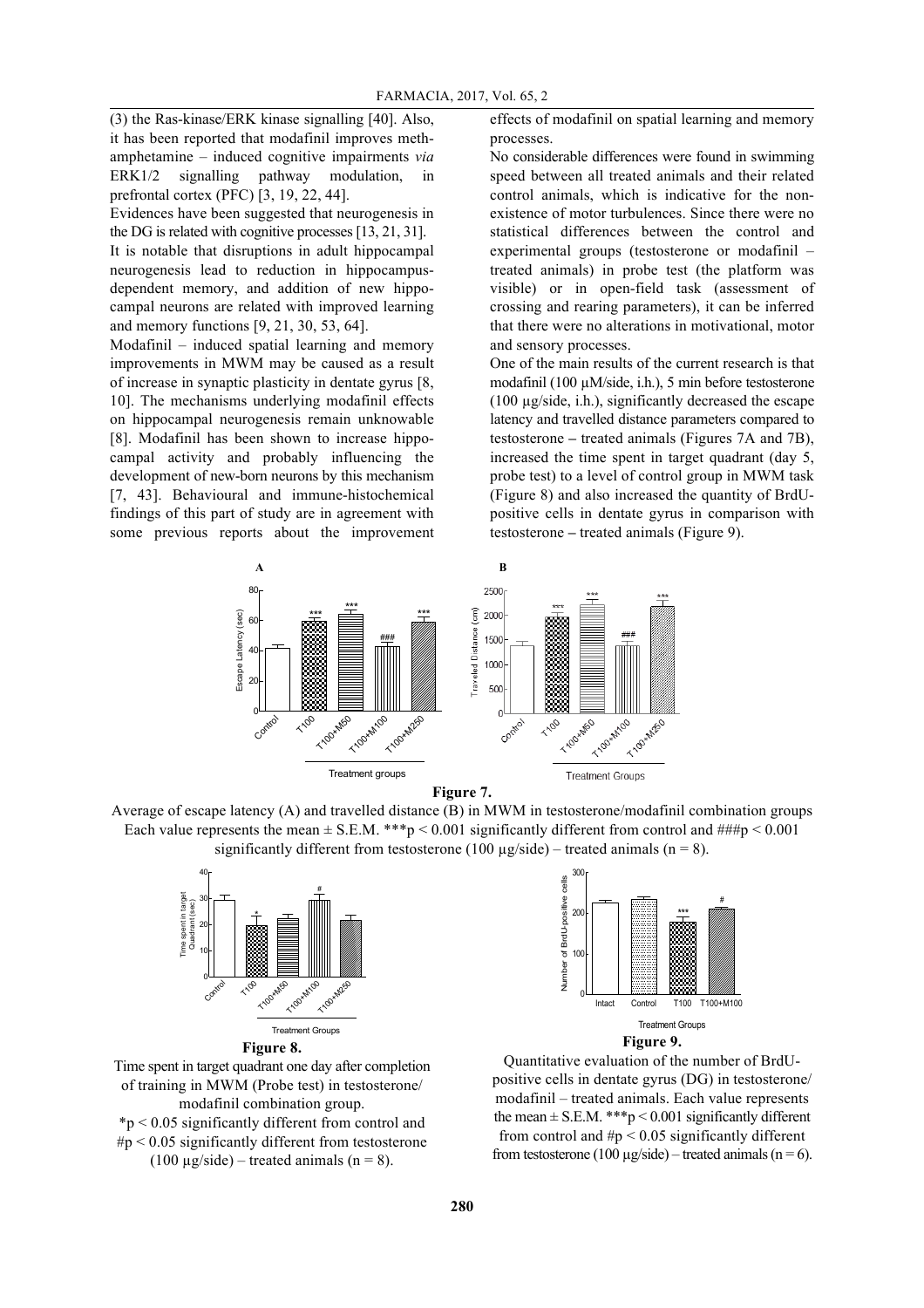## **Conclusions**

Thus, due to the interaction of testosterone and modafinil with various neurotransmitter systems, it is reasonable that modafinil probably acts against testosterone-induced learning deficits *via* several possible mechanisms such as modulation of cholinergic, glutamatergic, GABAergic and cAMP/PKA signalling pathways.

## **Acknowledgement**

This study was supported by Department of Physiology of Tehran University of Medical Sciences.

## **References**

- 1. Assadian Narenji S., Naghdi N., Azadmanesh K., Intrahippocampal injection of 3α diol (a testosterone metabolite) and indomethacin (3α-hsd blocker), impair acquisition of spatial learning and memory in adult male rats. *Iran. J. Pharm. Res.*, 2013; 12(3): 457-469.
- 2. Androutsopoulos V.P., Hernandez A.F., Liesivuori J., Tsatsakis A.M., A mechanistic overview of health associated effects of low levels of organochlorine and organophosphorous pesticides. *Toxicology*, 2013; 307: 89-94.
- 3. Androutsopoulos V.P., Kanavouras K., Tsatsakis A.M., Role of paraoxonase 1 (PON1) in organophosphate metabolism: Implications in neurodegenerative diseases. *YTAAP*, 2011; 256(3): 418-424.
- 4. Azami K., Etminani M., Tabrizian K., Salar F., Belaran M., Hosseini A., The quantitative evaluation of cholinergic markers in spatial memory improvement induced by nicotine–bucladesine combination in rats. *Eur. J. Pharmacol.*, 2010; 636(1): 102-107.
- 5. Babanejad S., Naghdi N., Haeri Rohani S.A., Microinjection of dihydrotestosterone as a 5αreduced metabolite of testosterone into CA1 region of hippocampus could improve spatial learning in the adult male rats. *Iran. J. Pharm. Res.*, 2012; 11(2): 661-669.
- 6. Baltazar M.T., Dinis-Oliveira R.J., de Lourdes Bastos M., Tsatsakis A.M., Duarte J.A., Carvalho F., Pesticides exposure as etiological factors of Parkinson's disease and other neurodegenerative diseases – A mechanistic approach. *Toxicol. Lett.*, 2014; 230(2): 85-103.
- 7. Bergami M., Berninger B., A fight for survival: the challenges faced by a newborn neuron integrating in the adult hippocampus. *Dev. Neurobiol.*, 2012; 72(7): 1016-1031.
- 8. Brandt M., Ellwardt E., Storch A., Short-and longterm treatment with modafinil differentially affects adult hippocampal neurogenesis. *Neuroscience*, 2014; 278: 267-275.
- 9. Brandt M.D., Maass A., Kempermann G., Storch A., Physical exercise increases Notch activity, proliferation and cell cycle exit of type 3 progenitor cells in adult hippocampal neurogenesis. *Eur. J. Neurosci.*, 2010; 32(8): 1256-1264.
- 10. Burgos H., Castillo A., Flores O., Puentes G., Morgan C., Gatica A., Effect of modafinil on

learning performance and neocortical long-term potentiation in rats. *Brain Res. Bull.*, 2010; 83(5): 238-244.

- 11. Chow A., Morshead C.M., Cyclosporin A enhances neurogenesis in the dentate gyrus of the hippocampus. *Stem Cell Res.*, 2016; 16(1): 79-87.
- 12. Diaconu C.C., Arsene D., Paraschiv B., Bălăceanu A., Bartoş D., Hyponatremic encephalopathy as the initial sign of neuroendocrine small cell carcinoma - case report*. Acta Endocrinologica* 2013; IX(4): 637-642.
- 13. Dabe E.C., Majdak P., Bhattacharya T.K., Miller D.S., Rhodes J.S., Chronic d-amphetamine administered from childhood to adulthood dose-dependently increases the survival of new neurons in the hippocampus of male C57BL/6J mice. *Neuroscience*, 2013; 231: 125-135.
- 14. Emamian S., Naghdi N., Sepehri H., Jahanshahi M., Sadeghi Y., Choopani S., Learning impairment caused by intra-CA1 microinjection of testosterone increases the number of astrocytes. *Behav. Brain Res.*, 2010; 208(1): 30-37.
- 15. Federici M., Latagliata E., Rizzo F., Ledonne A., Gu H., Romigi A., Electrophysiological and amperometric evidence that modafinil blocks the dopamine uptake transporter to induce behavioral activation. *Neuroscience*, 2013; 252: 118-124.
- 16. Fernandes H.A., Zanin K.A., Patti C.L., Wuo-Silva R., Carvalho R.C., Fernandes-Santos L., Inhibitory effects of modafinil on emotional memory in mice. *Neuropharmacology,* 2013; 64: 365-370.
- 17. Funayama T., Ikeda Y., Tateno A., Takahashi H., Okubo Y., Fukayama H., Modafinil augments brain activation associated with reward anticipation in the nucleus accumbens. *Psychopharmacology*, 2014; 231(16): 3217-3228.
- 18. Germanakis I., Tsarouhas K., Fragkiadaki P., Tsitsimpikou C., Goutzourelas N., Champsas M.C., Stagos D., Rentoukas E., Tsatsakis A.M., Oxidative stress and myocardial dysfunction in young rabbits after short term anabolic steroids administration. *Food Chem. Toxicol.*, 2013; 61: 101-105.
- 19. Ghahremani D.G., Tabibnia G., Monterosso J., Hellemann G., Poldrack R.A., London E.D., Effect of modafinil on learning and task-related brain activity in methamphetamine-dependent and healthy individuals. *Neuropsychopharmacology*, 2011; 36(5): 950-959.
- 20. Gilleen J., Michalopoulou P., Reichenberg A., Drake R., Wykes T., Lewis S., Modafinil combined with cognitive training is associated with improved learning in healthy volunteers – a randomised controlled trial. *Eur. Neuropsychopharmacol.*, 2014; 24(4): 529-539.
- 21. Glasper E.R., Schoenfeld T.J., Gould E., Adult neurogenesis: optimizing hippocampal function to suit the environment. *Behav. Brain Res.*, 2012; 227(2): 380-383.
- 22. González B., Raineri M., Cadet J.L., García-Rill E., Urbano F.J., Bisagno V., Modafinil improves methamphetamine-induced object recognition deficits and restores prefrontal cortex ERK signaling in mice. *Neuropharmacology*, 2014; 87: 188-197.
- 23. Herghelegiu A.M., Prada G.I., Nacu R., Prolonged use of proton pomp inhibitors and cognitive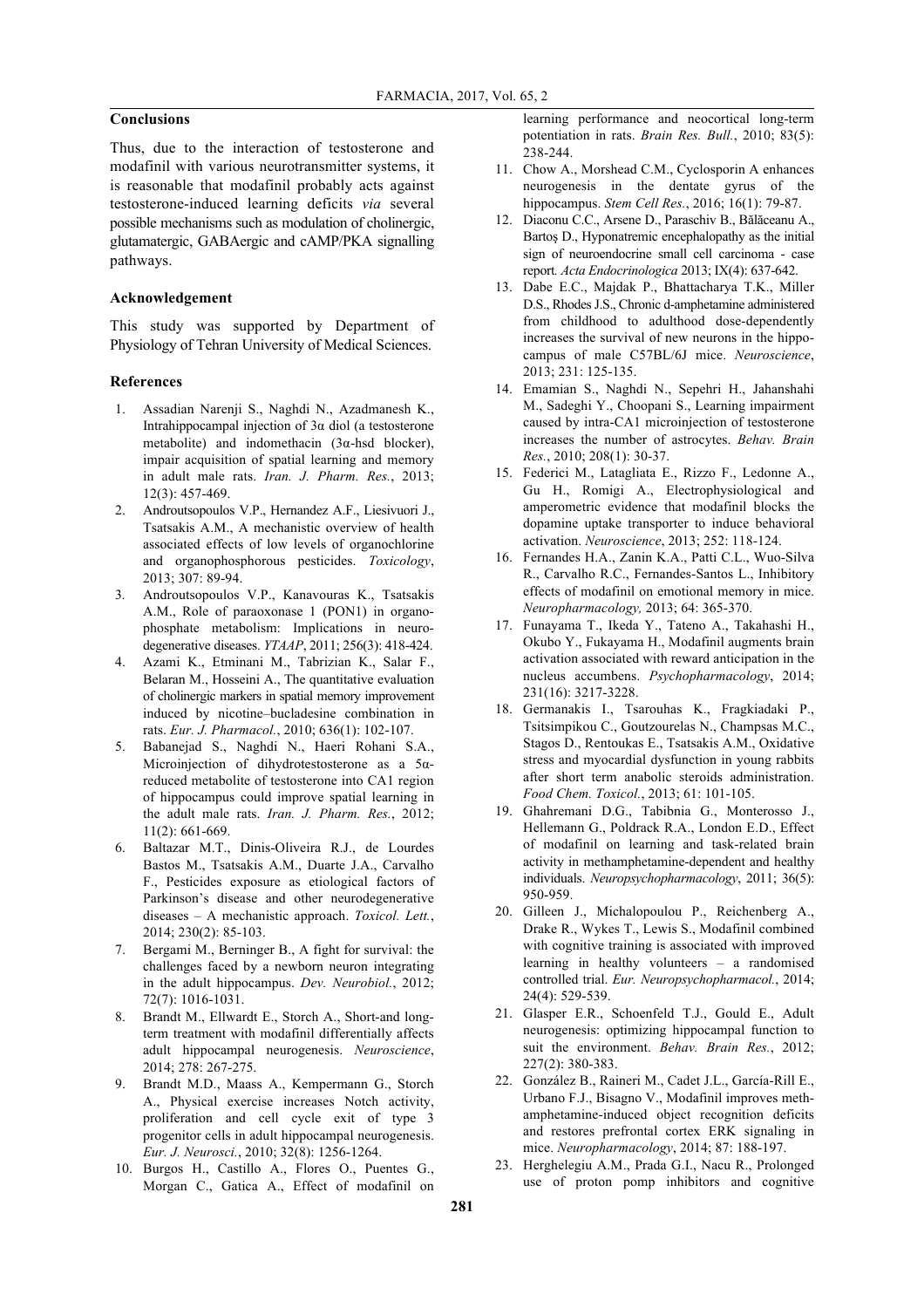function in older adults. *Farmacia*, 2016; 64(2): 262-267.

- 24. Höglinger G.U., Rizk P., Muriel M.P., Duyckaerts C., Oertel W.H., Caille I., Dopamine depletion impairs precursor cell proliferation in Parkinson disease. *Nat. Neurosci.*, 2004; 7(7): 726-735.
- 25. Ianoşi S., Ianoşi G., Neagoe D., Ionescu O., Zlatian O., Docea A.O., Badiu C., Sifaki M., Tsoukalas D., Tsatsakis A.M., Spandidos D.A., Călina D., Agedependent endocrine disorders involved in the pathogenesis of refractory acne in women. *Mol. Med. Rep.*, 2016; 14(6): 5501-5506.
- 26. Jhaveri D.J., Mackay E.W., Hamlin A.S., Marathe S.V., Nandam L.S., Vaidya V.A., Norepinephrine directly activates adult hippocampal precursors *via* β3-adrenergic receptors. *J. Neurosci.*, 2010; 30(7): 2795-2806.
- 27. Karabacak Y., Sase S., Aher Y.D., Sase A., Saroja S.R., Cicvaric A., The effect of modafinil on the rat dopamine transporter and dopamine receptors D1– D<sub>3</sub> paralleling cognitive enhancement in the radial arm maze. *Front. Behav. Neurosci.*, 2015; 9(article 215): 1-11.
- 28. Khorshidahmad T., Tabrizian K., Vakilzadeh G., Nikbin P., Moradi S., Hosseini-Sharifabad A., Interactive effects of a protein kinase AII inhibitor and testosterone on spatial learning in the Morris water maze. *Behav. Brain Res.*, 2012; 228(2): 432-439.
- 29. Kutlu M.G., Gould T.J., Nicotinic modulation of hippocampal cell signaling and associated effects on learning and memory. *Physiol. Behav.*, 2016; 155: 162-171.
- 30. Lagace D.C., Noonan M.A., Eisch A.J., Hippocampal neurogenesis: a matter of survival. *Am. J. Psychiatry*, 2007; 164(2): 205.
- 31. Lucassen P., Meerlo P., Naylor A., Van Dam A., Dayer A., Fuchs E., Regulation of adult neurogenesis by stress, sleep disruption, exercise and inflammation: Implications for depression and antidepressant action. *Eur. Neuropsychopharmacol.*, 2010; 20(1): 1-17.
- 32. Masiulis I., Yun S., Eisch A.J., The interesting interplay between interneurons and adult hippocampal neurogenesis. *Mol. Neurobiol.*, 2011; 44(3): 287-302.
- 33. Masuda T., Nakagawa S., Boku S., Nishikawa H., Takamura N., Kato A., Noradrenaline increases neural precursor cells derived from adult rat dentate gyrus through beta2 receptor. *Prog. Neuropsychopharmacol. Biol. Psychiatry*, 2012; 36(1): 44-51.
- 34. Mereu M., Bonci A., Newman A.H., Tanda G., The neurobiology of modafinil as an enhancer of cognitive performance and a potential treatment for substance use disorders. *Psychopharmacology*, 2013; 229(3): 415-434.
- 35. Michalopoulou P.G., Lewis S.W., Drake R.J., Reichenberg A., Emsley R., Modafinil combined with cognitive training: pharmacological augmentation of cognitive training in schizophrenia. *Eur. Neuropsychopharmacol.*, 2015; 25(8): 1178-1189.
- 36. Minzenberg M.J., Carter C.S., Modafinil: a review of neurochemical actions and effects on cognition. *Neuropsychopharmacology*, 2008; 33(7): 1477-1502.
- 37. Mohaddes G., Naghdi N., Khamnei S., Khatami S., Haeri A., Effect of spatial learning on hippocampal testosterone in intact and castrated male rats. *Iran. Biomed. J.*, 2009; 13(1): 49-58.
- 38. Molina Hernández A., Velasco I., Histamine induces neural stem cell proliferation and neuronal differentiation by activation of distinct histamine receptors. *J. Neurochem.*, 2008; 106(2): 706-717.
- 39. Moradpour F., Naghdi N., Fathollahi Y., Anastrozole improved testosterone-induced impairment acquisition of spatial learning and memory in the hippocampal CA1 region in adult male rats. *Behav. Brain Res.*, 2006; 175(2): 223-232.
- 40. Murphy H.M., Ekstrand D., Tarchick M., Wideman C.H., Modafinil as a cognitive enhancer of spatial working memory in rats. *Physiol. Behav.*, 2015; 142: 126-130.
- 41. Narenji S.A., Naghdi N., Azadmanesh K., Edalat R., 3α-diol administration decreases hippocampal PKA (II) mRNA expression and impairs Morris water maze performance in adult male rats. *Behav. Brain Res.*, 2015; 280: 149-159.
- 42. Nowak N.T., Diamond M.P., Land S.J., Moffat S.D., Contributions of sex, testosterone, and androgen receptor CAG repeat number to virtual Morris water maze performance. *Psychoneuroendocrinology*, 2014; 41: 13-22.
- 43. Piatti V.C., Davies-Sala M.G., Espósito M.S., Mongiat L.A., Trinchero M.F., Schinder A.F., The timing for neuronal maturation in the adult hippocampus is modulated by local network activity. *J. Neurosci.*, 2011; 31(21): 7715-7728.
- 44. Poot-Ake A., Mijangos-Moreno S., Manjarrez-Martin D., Jiménez-Moreno R., Aquino-Hernandez P., Pacheco-Pantoja E., Intrahypothalamic Administration of Modafinil Increases Expression of MAP-Kinase in Hypothalamus and Pons in Rats. *CNS & Neurological Disorders-Drug Targets (Formerly Current Drug Targets-CNS & Neurological Disorders)*, 2015; 14(4): 463-467.
- 45. Pop A., Lupu D., Cherfan J., Kiss B., Loghin F., Evaluation of the androgenic/antiandrogenic activity of selective serotonin reuptake inhibitors. *Farmacia*, 2015; 63(3): 343-347.
- 46. Ransome M.I., Could androgens maintain specific domains of mental health in aging men by preserving hippocampal neurogenesis?. *Neural. Regen. Res.*, 2012; 7(28): 2227-2239.
- 47. Reddy D.S., Neurosteroids: Endogenous role in the human brian and therapeutic potentials. *Prog. Brain Res.*, 2010; 186: 113-137.
- 48. Reddy D.S., Jian K., The testosterone-derived neurosteroid androstanediol is a positive allosteric modulator of GABAA receptors. *J. Pharmacol. Exp. The.*, 2010; 334(3): 1031-1041.
- 49. Rodriguez-Martinez G., Velasco I., Garcia-Lopez G., Solis K., Flores-Herrera H., Diaz N., Histamine is required during neural stem cell proliferation to increase neuron differentiation. *Neuroscience*, 2012; 216: 10-17.
- 50. Shanmugasundaram B., Korz V., Fendt M., Braun K., Lubec G., Differential effects of wake promoting drug modafinil in aversive learning paradigms. *Front. Behav. Neurosci.*, 2015; 9(article 220):1-9.